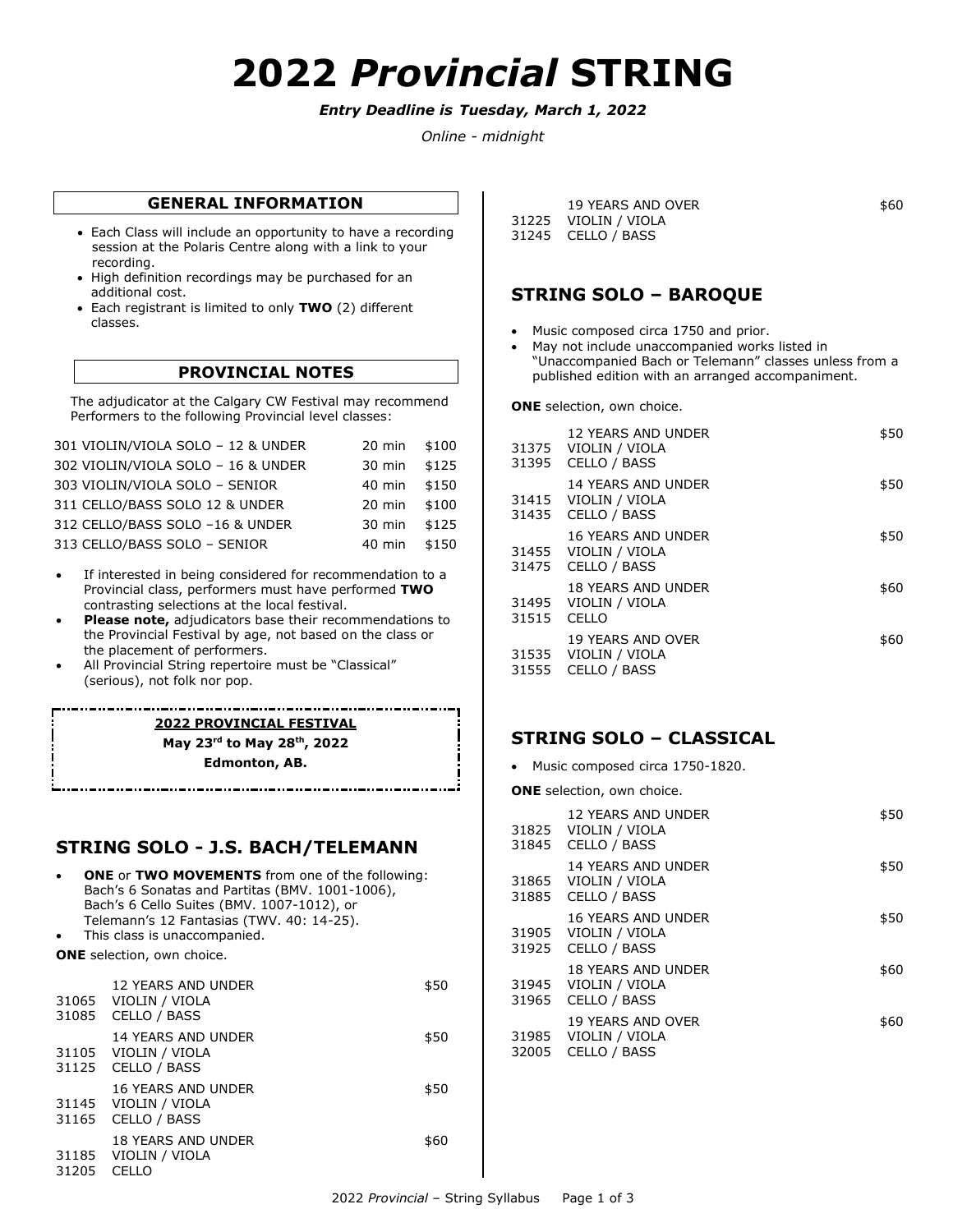# **STRING SOLO – ROMANTIC**

Music composed circa 1820-1900.

#### **ONE** selection, own choice.

| 32325<br>32345 | 12 YEARS AND UNDER<br>VIOLIN / VIOLA<br>CELLO / BASS       | \$50 |
|----------------|------------------------------------------------------------|------|
| 32365<br>32385 | 14 YEARS AND UNDER<br>VIOLIN / VIOLA<br>CELLO / BASS       | \$50 |
| 32425          | 16 YEARS AND UNDER<br>32405 VIOLIN / VIOLA<br>CELLO / BASS | \$50 |
| 32445<br>32465 | 18 YEARS AND UNDER<br>VIOLIN / VIOLA<br>CELLO / BASS       | \$60 |
| 32485<br>32505 | 19 YEARS AND OVER<br>VIOLIN / VIOLA<br>CELLO / BASS        | \$60 |

# **STRING SOLO – CONTEMPORARY**

- Music composed circa 1900-present.
- Composers whose works are considered "Classical".

#### **ONE** selection, own choice.

| 32745          | 12 YEARS AND UNDER<br>32725 VIOLIN / VIOLA<br>CELLO / BASS  | \$50 |
|----------------|-------------------------------------------------------------|------|
| 32765<br>32785 | 14 YEARS AND UNDER<br>VIOLIN / VIOLA<br>CELLO / BASS        | \$50 |
| 32805<br>32825 | 16 YEARS AND UNDER<br>VIOLIN / VIOLA<br>CELLO / BASS        | \$50 |
| 32845<br>32865 | <b>18 YEARS AND UNDER</b><br>VIOLIN / VIOLA<br>CELLO / BASS | \$60 |
| 32885<br>32905 | 19 YEARS AND OVER<br>VIOLIN / VIOLA<br>CELLO / BASS         | \$60 |
|                |                                                             |      |

## **STRING SOLO - CANADIAN**

Composers whose works are considered "Classical".

| <b>ONE</b> selection, own choice. |                                                                  |      |
|-----------------------------------|------------------------------------------------------------------|------|
|                                   | 12 YEARS AND UNDER<br>33125 VIOLIN / VIOLA<br>33145 CELLO / BASS | \$50 |
| 33185                             | 14 YEARS AND UNDER<br>33165 VIOLIN / VIOLA<br>CELLO / BASS       | \$50 |
| 33205<br>33225                    | 16 YEARS AND UNDER<br>VIOLIN / VIOLA<br>CELLO / BASS             | \$50 |
| 33245<br>33265                    | <b>18 YEARS AND UNDER</b><br>VIOLIN / VIOLA<br>CELLO / BASS      | \$60 |
| 33285<br>33305                    | 19 YEARS AND OVER<br>VIOLIN / VIOLA<br>CELLO / BASS              | \$60 |

# **STRING CONCERTO**

- For festival purposes it is expected to be performed with the orchestral reduction piano accompaniment.
- Time limits as noted.

**FIRST, LAST**, or any **TWO CONSECUTIVE** movements, own choice.

|       | 12 YEARS AND UNDER<br>Time Limit: 20 minutes<br>34085 VIOLIN / VIOLA<br>34105 CELLO / BASS        | \$60 |
|-------|---------------------------------------------------------------------------------------------------|------|
|       | <b>14 YEARS AND UNDER</b><br>Time Limit: 30 minutes<br>34125 VIOLIN / VIOLA<br>34145 CELLO / BASS | \$75 |
|       | 16 YEARS AND UNDER<br>Time Limit: 30 minutes<br>34165 VIOLIN / VIOLA<br>34185 CELLO / BASS        | \$75 |
|       | 18 YEARS AND UNDER<br>Time Limit: 40 minutes<br>34205 VIOLIN / VIOLA<br>34225 CELLO / BASS        | \$75 |
| 34265 | 19 YEARS AND OVER<br>Time Limit: 40 minutes<br>34245 VIOLIN / VIOLA<br>CELLO / BASS               | \$75 |

## **STRING CONCERTO – COMPLETE**

 Please state the performance time on the entry form. Class may be divided by age.

### Time Limit: **60** minutes

| <b>ONE</b> selection, own choice |                      |       |
|----------------------------------|----------------------|-------|
|                                  | 34355 VIOLIN / VIOLA | \$110 |
|                                  | 34375 CELLO / BASS   | \$110 |

# **STRING SOLO – CONCERT**

- The artistic arrangement and the quality of music chosen will be taken into consideration by the adjudicator.
- **TWO** or **THREE** selections, own choice, from **ONE** of the following styles: Baroque, Classical, Romantic, Impressionism, Contemporary.
- Time limits as noted.

| 34505 | 12 YEARS AND UNDER<br>Time Limit: 12 minutes<br>34485 VIOLIN / VIOLA<br>CELLO / BASS              | \$50 |
|-------|---------------------------------------------------------------------------------------------------|------|
|       | 14 YEARS AND UNDER<br>Time Limit: 15 minutes<br>34525 VIOLIN / VIOLA<br>34545 CELLO / BASS        | \$50 |
|       | <b>16 YEARS AND UNDER</b><br>Time limit: 18 minutes<br>34565 VIOLIN / VIOLA<br>34585 CELLO / BASS | \$60 |
| 34625 | 18 YEARS AND UNDER<br>Time limit: 22 minutes<br>34605 VIOLIN / VIOLA<br>CELLO / BASS              | \$60 |
| 34665 | 19 YEARS AND OVER<br>Time limit: 25 minutes<br>34645 VIOLIN / VIOLA<br>CELLO / BASS               | \$75 |